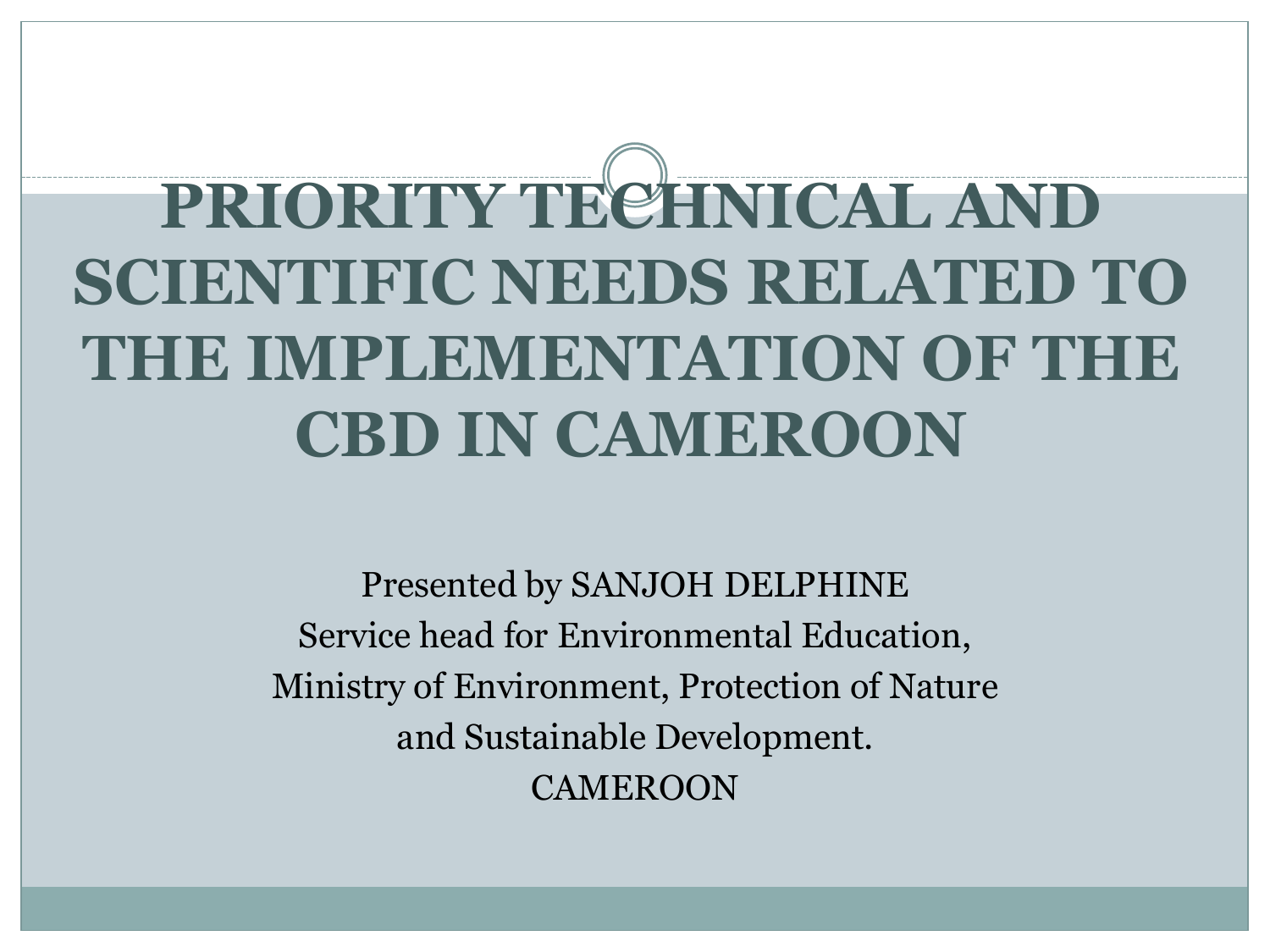## **PRIORITY TECHNICAL AND SCIENTIFIC NEEDS RELATED TO THE IMPLEMENTATION OF THE CBD IN CAMEROON**

## **PLAN**

**Present state of biodiversity in Cameroon;** 

Cameroon's vision and mission;

**≻Strategic goals;** 

▶ Priority needs.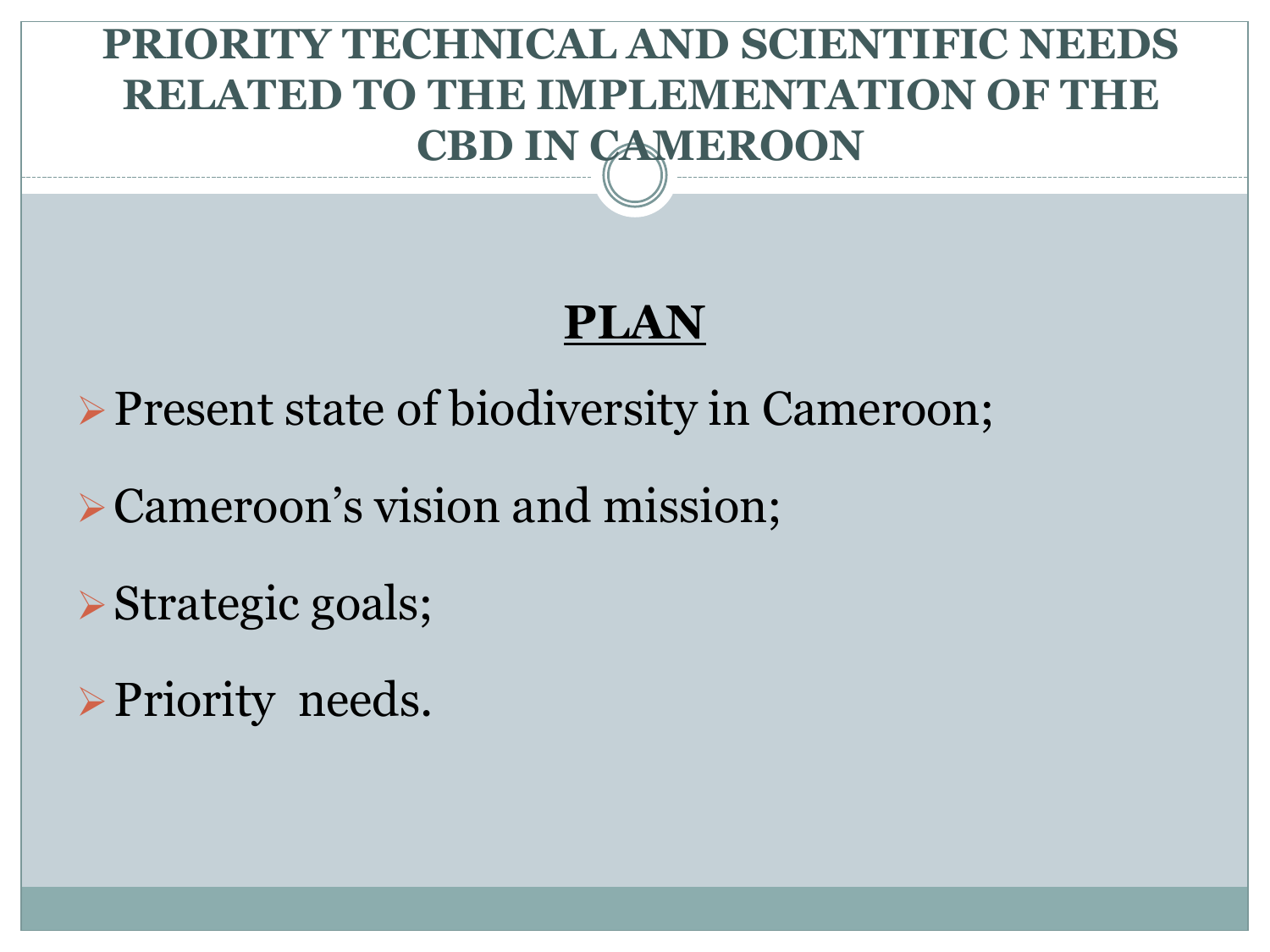## **Present state of biodiversity in Cameroon**

- Cameroon is endowed with a very rich biodiversity and is rated among the most diverse in africa. It ranks  $4<sup>th</sup>$  with floral richness and  $5<sup>th</sup>$  with respect to fauna.
- This biodiversity is experiencing a regressive trend of great concern with a net annual deforestation rate of 0.14% putting it among the highest in the congo Basin.
- The drivers of the loss are several and this has called for concerted action for a response which recognises the strategic approach defined by the CBD 2011-2020 strategic plan and the Aichi targets.
- To face the challenge, the NBSAP was revised and aligned with the Growth and Employment Strategy paper to boost sectors that are dependent on biodiversity, giving it a vision and mission.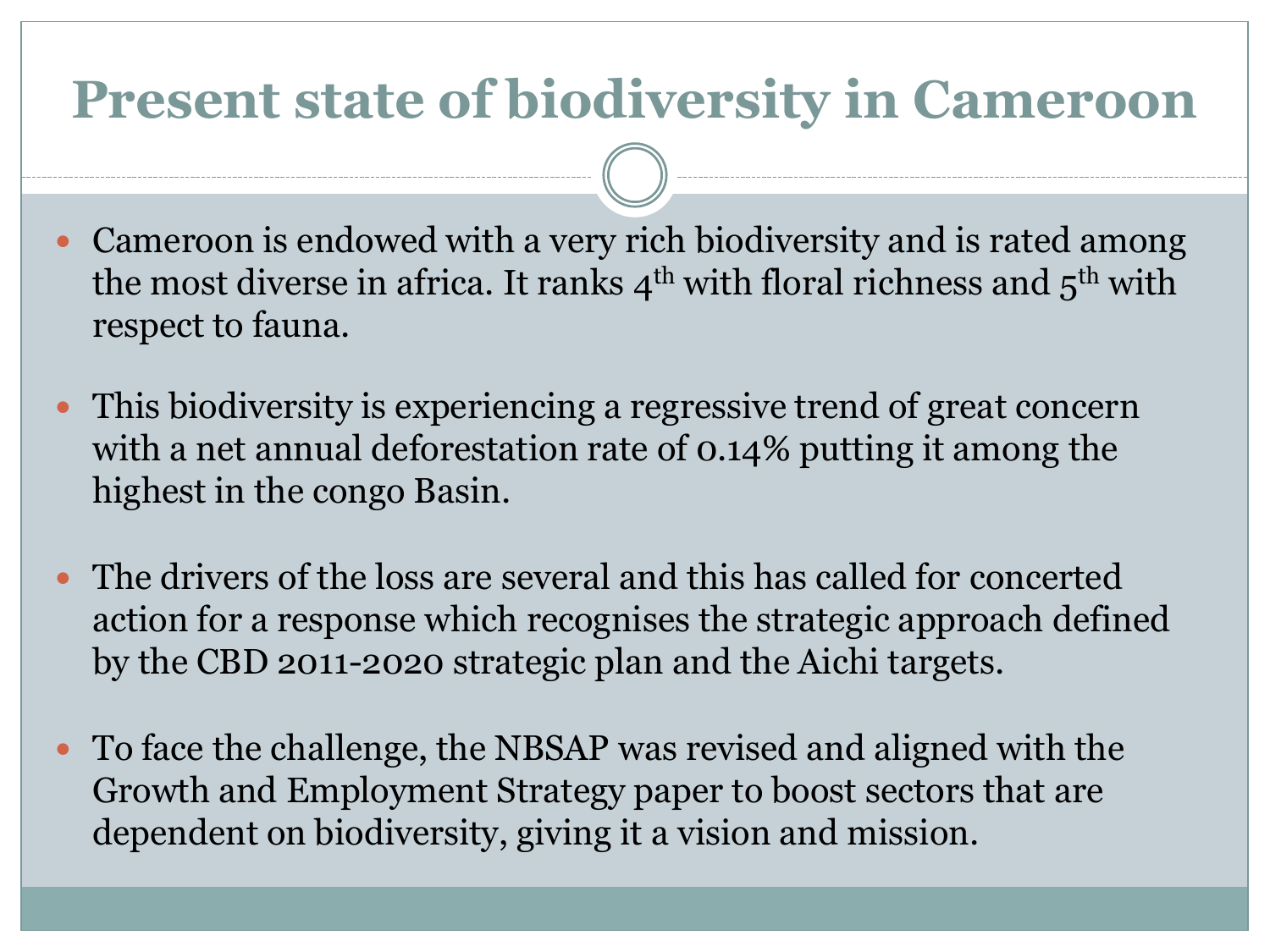## **VISION, MISSION AND STRATEGIC GOALS**

- **VISION:** To establish a sustainable relationship with biodiversity in the use and sharing of benefits by 2035
- **MISSION:** To reduce the rate of biodiversity loss and ensure long term sustainability of critical ecosystems so as to guarantee the continuous contribution of biodiversity and other ecosystem services to wealth creation.

#### **STRATEGIC GOALS**

-

Goal  $A$  – Reducing drivers for biodiversity loss and has 5 targets; Goal B - Improving the status of biodiversity with 7 targets; Goal C – Biodiversity for wealth creation with 4 targets; Goal  $D$  – Mainstreaming biodiversity with 4 targets.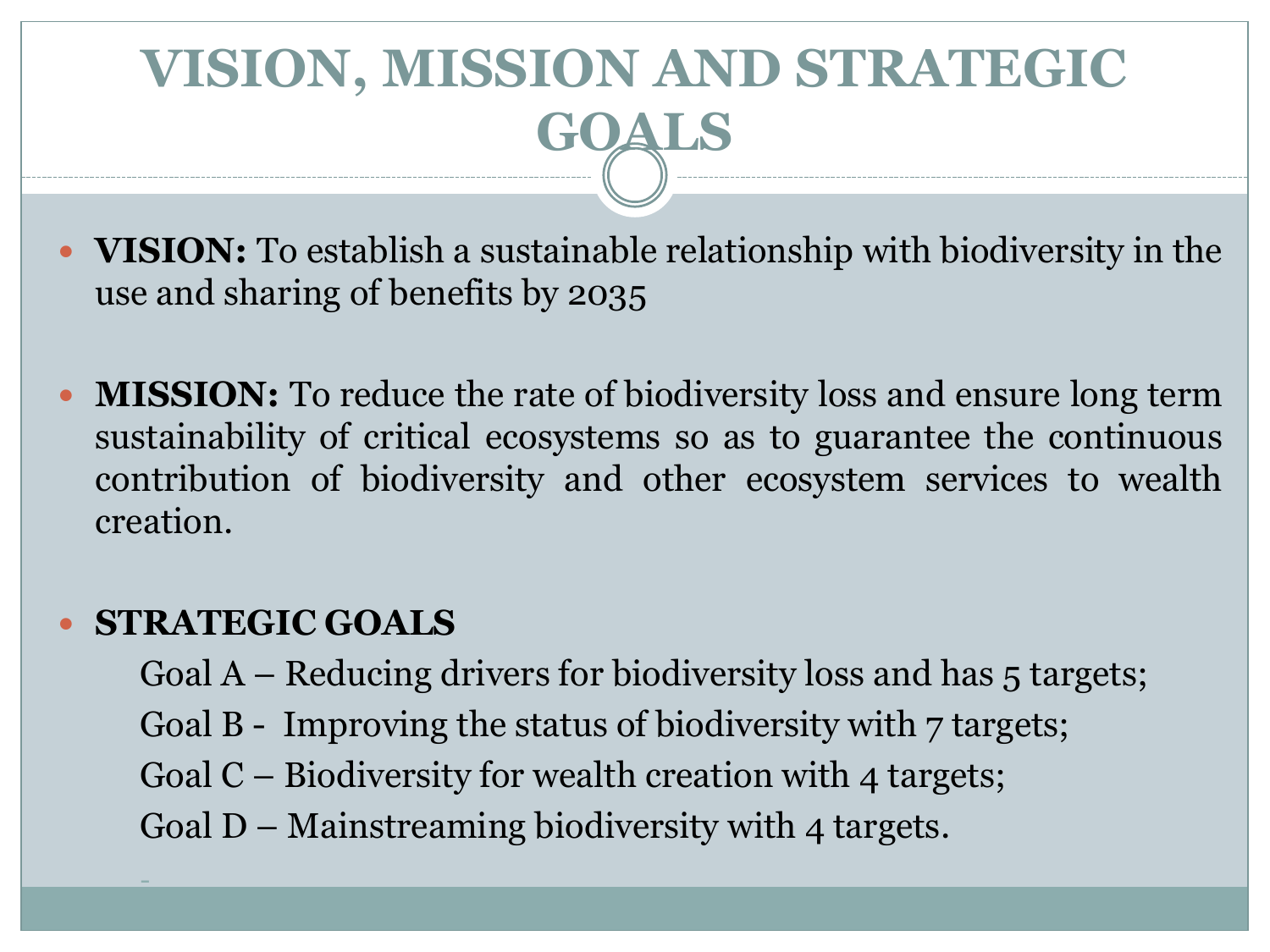### **TECHNICAL AND SCIENTIFIC PRIORITIES**

1. Scientific needs for mainstreaming biodiversity. The Government of Cameroon has just created a new science policy platform for biodiversity and ecosystem services. This platform needs to be strengthened to carry out biodiversity assessment so that the findings can be used in mainstreaming biodiversity in the agricultural, forestry and tourism sectors.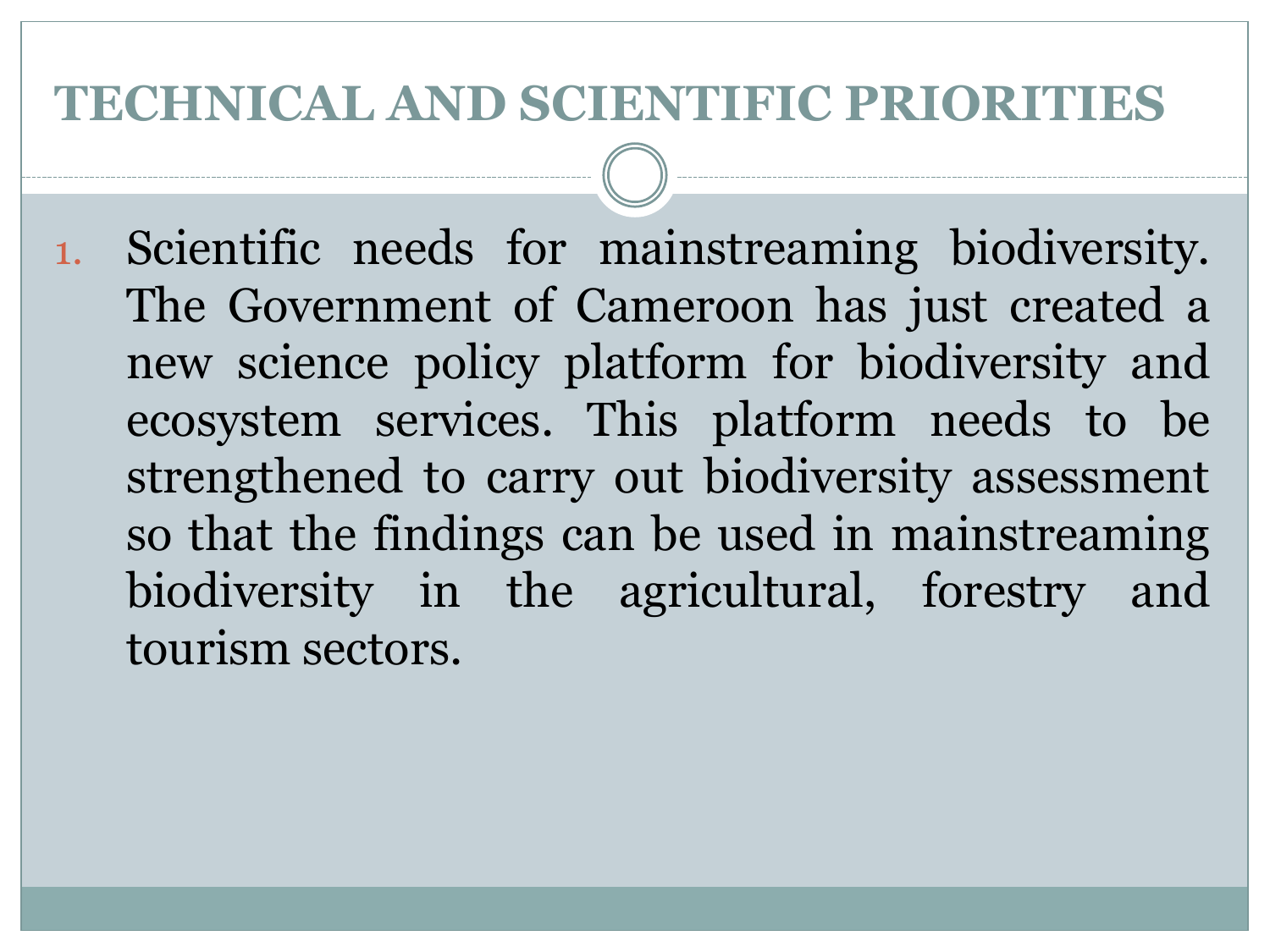## **TECHNICAL AND SCIENTIFIC PRIORITIES continue**

- 2. Carry out mainstreaming through sensitization and public awareness campaigns to promote behaviour change. The target here is a wide range of actors in educational establishments, media, literature, decentralised authorities, national and sector level decision makers, NGOs and indigenous and local communities.
- 3. Develop a comprehensive program for the control and management of alien biological invaders as a way towards the management of threatened species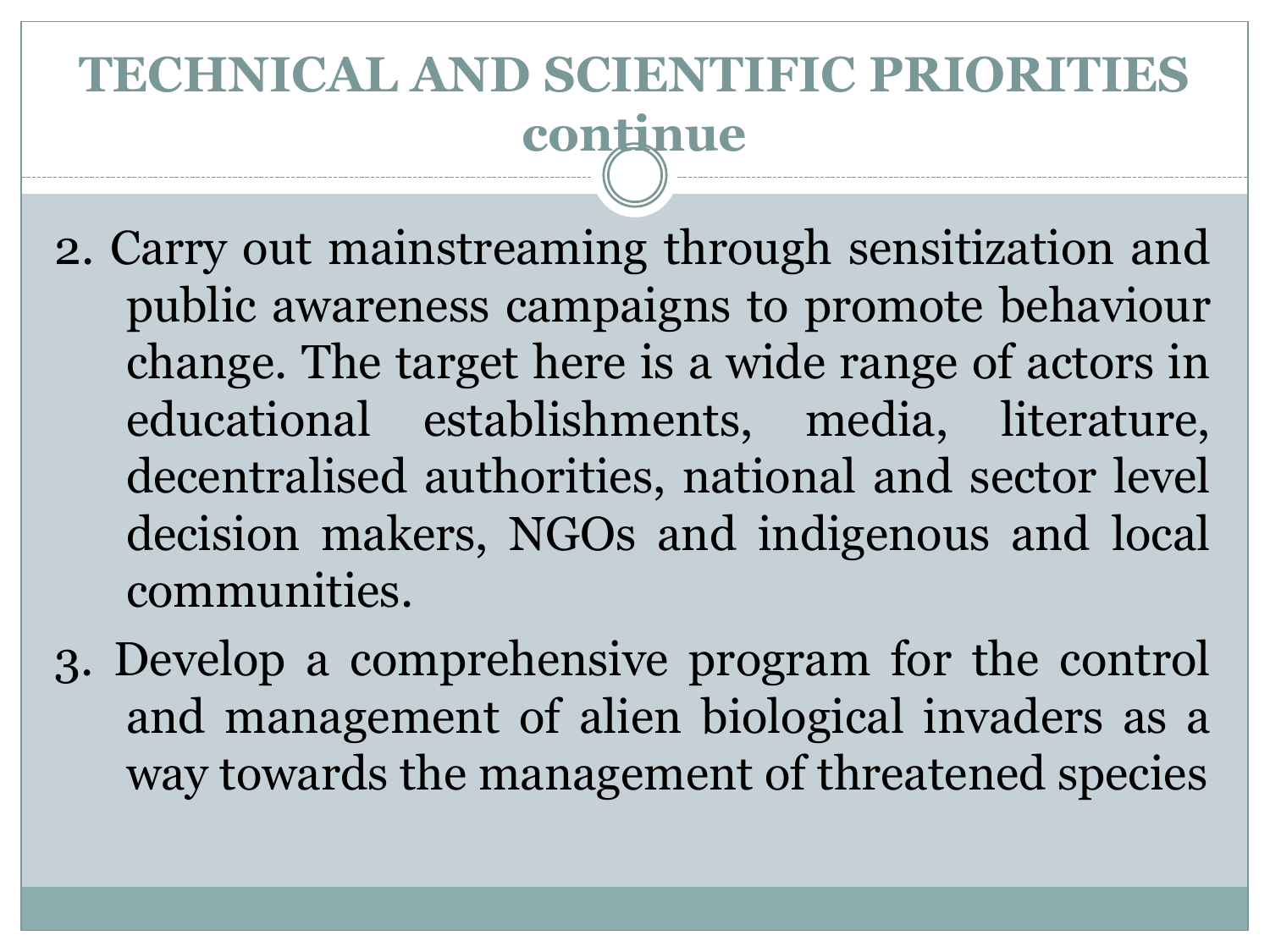## **TECHNICAL AND SCIENTIFIC PRIORITIES continue**

- 3. Carry out an inventory of degraded ecosystems and fragile habitats in order to permit the prioritization and development of ecosystem specific rehabilitation programs.
- 4. Promotion of sustainable agriculture and livestock practices as means of ecosystem based climate change adaptation measures.
- 5. Sustainable utilisation of alternative energy